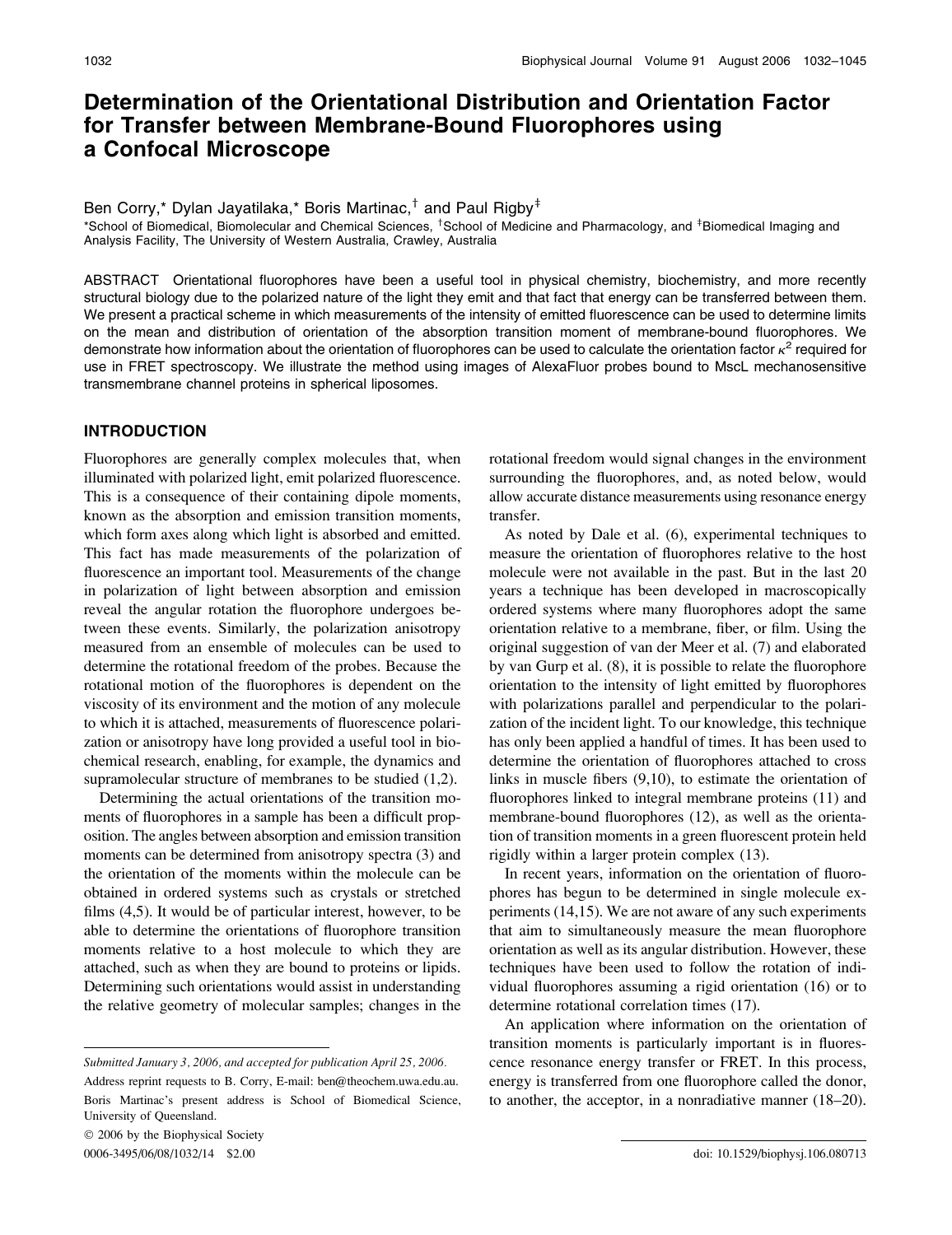The likelihood of this occurring and thus, the fraction of energy that is transferred, is related to the distance between the fluorophores, and so this technique is useful for measuring intersite distances and conformational changes within fluorophore-labeled macromolecules (3,9,21).

One complication in studies using FRET, however, is that the efficiency of energy transfer is also dependent on the relative orientations of the transition moments of the donor and acceptor fluorophores. When the transition moments are aligned, energy transfer is more likely than when they are not. In particular, the efficiency of energy transfer between two fluorophores is given by (3,19)

$$
E = \frac{1}{1 + \left(\frac{\mathbf{r}}{\mathbf{R}_0}\right)^6},\tag{1}
$$

in which r is the separation of the fluorophores and  $R_0$  is a characteristic, or Förster distance specific to the fluorophore pair. The Förster distance itself is related to the relative orientation of the transition moments through a term commonly referred to as the orientation factor or simply  $\kappa^2$ , with  $R_0^6 \propto \kappa^2$  (19).

To calculate distances between fluorophores undergoing resonance energy transfer, a value for  $\kappa^2$  must be known. If the fluorophores are spheres (such as the lanthanides), or rapidly diffuse through all possible orientations over the timespan of energy transfer, then a dynamic average value of 2/3 can be used (19,22). In many cases these conditions do not apply, although this average value is still often used for simplicity. The use of this value in general situations has been long debated (see for example (6,22)), and although it yields reasonable results in many situations, it is at best an approximation whose validity can only be determined by comparison with distance measurements obtained from other means such as from x-ray diffraction. The value of  $\kappa^2$  can vary between 0 and 4, and although the value can contain a host of useful information about the system being studied, in most practical situations it is ''at best a nuisance and at worst an insurmountable problem'' (22). Ideally, therefore, a mechanism for experimentally measuring its value is desirable.

One technique for deducing upper and lower bounds of the average value of  $\kappa^2$  from anisotropy measurements taken over time periods shorter than the transfer time has been developed (6,23–25) (summarized in (19)). However, as noted by Dos Remedios and Moens (22), the uncertainties calculated in this way can often be large, comparable to the Förster distance  $R_0$  itself. This technique has also been extended to estimate the effective orientation factor directly from anisotropy measurements, assuming that energy transfer occurs in a steady-state manner (26). Another approach is to measure distances using FRET for a system in which the fluorophore separation is already known, and work backward to the orientation factor (27,28). Although this approach has been very useful for demonstrating the validity of FRET dis-

tance measurements, it is obviously of little use as a means of determining the value of the orientation factor in systems in which distances have not yet been measured.

This article is divided into two major sections after Materials and Methods. In the first, Limits on Fluorophore Orientations, we show how the intensity of fluorescence from membrane-bound fluorophores, such as those obtained in confocal microscope images, can be used to place limits on the orientation of the absorption dipole moments. This technique is demonstrated by calculating limits on the orientation of AlexaFluor dyes attached to transmembrane channels. This technique differs from others in that measurements of polarization or anisotropy are not required. In the second major section, Calculating the Orientation Factor,  $\kappa^2$ , for Transfer between Fluorophores with Known Orientational Distributions, we demonstrate how this information on the mean orientation and orientational distribution of fluorophores can be used to calculate the value of the orientation factor,  $\kappa^2$ , for use in measurements of resonance energy transfer between fluorophores. We show that the value of  $\kappa^2$ will depend on whether the fluorophores are bound together in a particular configuration or independent from one another, and we calculate values of  $\kappa^2$  for the limiting orientations of the AlexaFluor probes determined previously.

### MATERIALS AND METHODS

#### Fluorescent labeling and imaging of membrane proteins

The images shown in Fig. 4 are of a fluorescently labeled integral membrane protein, the MscL mechanosensitive channel, reconstituted into membrane liposomes.

The native MscL protein contains no cysteine residues, so to label specific sites cysteine residues were introduced at desired locations. In this case, the amino-acid substitution M42C was made. Site-directed cysteine mutants of MscL were cloned into a pQE-32 expression vector (Qiagen, Venlo, The Netherlands) as BamHI-SalI fragments. The encoded MscL proteins were then expressed in *Escherichia coli* with a  $6 \times H$ is-tag attached and purified using the Ni-NTA affinity chromatography as previously described (29). The detergent-solubilized and purified MscL mutant protein was labeled with a mixture of AlexaFluor488 maleimide and AlexaFluor568 maleimide that selectively binds to the cysteine residues. The fluorescent dyes were mixed in equal concentration with the purified protein at  $4^{\circ}$ C and left overnight. The excess dye was then removed by dialysis by placing a dialysis bag with the labeled protein in a large volume (5–6.l) of detergentcontaining buffer. The concentrated labeled protein was reconstituted into artificial phosphatidylcholine liposomes using previously established methods (30).

Liposomes were examined on a BioRad MRC1000/1024 UV laser scanning confocal microscope (BioRad, Hercules, CA) using a Nikon PlanApo  $60 \times$  NA 1.2 water immersion objective (Nikon, Melville, NY). The AlexaFluor488 probe was excited with the 488-nm laser line from an argon laser and emission detected through a 522/35nm bandpass filter while the AlexaFluor568 probe was excited with the 543-nm line from a green helium neon laser with emission detected through a 585-nm longpass filter. Images were analyzed using Image J (National Institutes of Health, Bethesda, MD). The polarization direction of the laser light at the sample was determined by rotating a polarizing filter at the location of the sample to achieve the maximum transmitted light.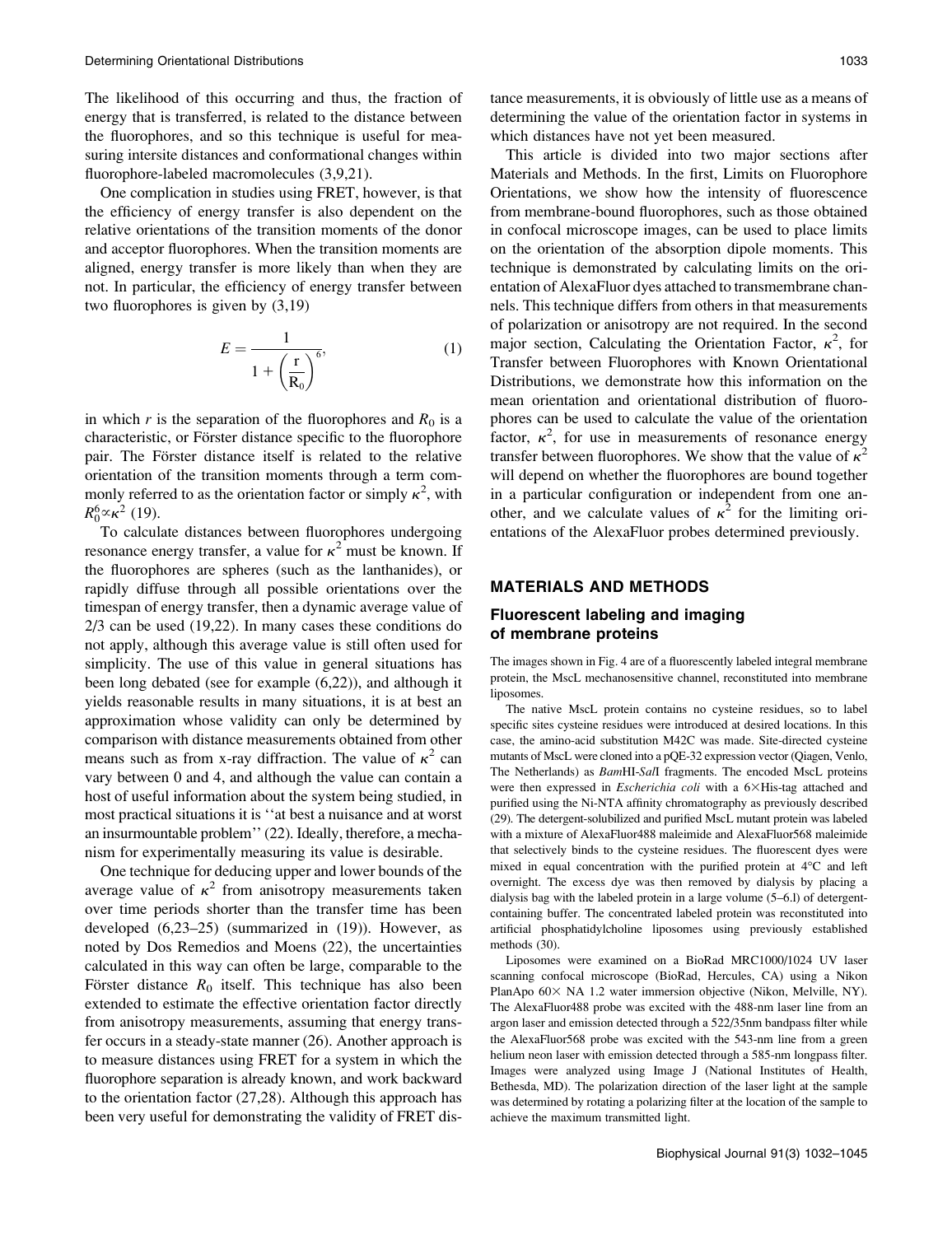# LIMITS ON FLUOROPHORE ORIENTATIONS FROM EMITTED INTENSITIES

# Relationship between fluorophore orientation and intensity

When the absorption transition moment of the fluorophore is aligned with the direction of polarization of the incoming light, the chance of the fluorophores being excited is a maximum, and thus (over timescales greater than the lifetime of the excited fluorophore) the emitted intensity from the fluorophore will be large. On the other hand, when the orientation of the fluorophore is perpendicular to the polarization of the exciting light, the fluorophore will not be excited and the reemitted intensity will be zero.

Specifically, the intensity of the emitted light from an (isolated) fluorophore with absorption dipole-oriented at angle  $\beta$  to the polarization of the incident light source is given by

$$
I(\beta) = I_0 \cos^2 \beta,\tag{2}
$$

where  $I_0$  is the intensity of the emitted light when the fluorophore transition moment and the polarization of the incident light are aligned.

In most situations, fluorophores are not held at a fixed orientation, but rather have some degree of freedom in their orientation. When the fluorophores are completely free to rotate, they will have random orientations and the average emitted intensity will be given by the average over all orientations with the appropriate geometric factor,  $\sin \beta$ , included, as

$$
\langle I \rangle = \frac{I_0 \int_0^{\pi/2} d\beta \cos^2 \beta \sin \beta}{\int_0^{\pi/2} d\beta \sin \beta} = \frac{I_0}{3}.
$$
 (3)

### Emitted intensity of macroscopically ordered fluorophores

In many situations, the fluorophores may be neither completely free, nor held at a fixed orientation, but will have a distribution of orientations relative to a host molecule. If many such fluorophores all share a distribution relative to a scaffold then it is possible to determine the mean orientation and distribution of the fluorophores by measuring either the intensity or polarization of the emitted light.

In this article, we are particularly interested in fluorophores attached to membrane proteins which themselves are embedded within a membrane that forms a (roughly) spherical liposome. However, the techniques we use here could also be applied to fluorophores oriented relative to any form of fiber or film, with suitable modification. In our case, the orientation of both the fluorophore relative to the membrane, and the membrane relative to the polarization of the exciting light, will influence the intensity of the emitted light.

To calculate the average emitted intensity of our fluorophore, we first need to be able to express the orientation of the absorption dipole in terms of the angle between it and the polarization of the exciting light. Since our fluorophore is attached to a protein which is itself embedded in the liposome membrane, we need to introduce a few additional angles (see Fig. 1). We set the polarization direction of the illuminating light to lie along the  $x$  axis (the light travels down the z axis). The angle of the membrane normal to the mean fluorophore orientation is set to be  $\alpha$ . Likewise, the angle of the membrane normal to the x axis is set to be  $\gamma$ . We assume that the membrane normal always lies in the  $x-y$ plane. This can be arranged in the experiment by recording images at the equator of the roughly spherical liposomes. We allow the fluorophore to adopt an angle  $\psi$  from its mean (time- and ensemble-averaged) orientation. The probability that it adopts this angle  $\psi$  is assumed to be described by a



FIGURE 1 The coordinates of an absorption transition dipole relative to the polarization of the illuminating light for membrane-bound fluorophores. The general coordinates of the dipole vector  $f<sup>a</sup>$  can be built from successive rotations. First we take the dipole to lie at angle  $\psi$  from the mean orientation (*M*) with a twist of  $\sigma$  about this mean (*A*). Next we take the mean orientation to lie at angle  $\alpha$  from the membrane normal (N) with a twist of  $\tau$  (B). Finally, the membrane normal itself is rotated by angle  $\gamma$  from the polarization direction of the incident light  $(x \text{ axis})$   $(C)$ .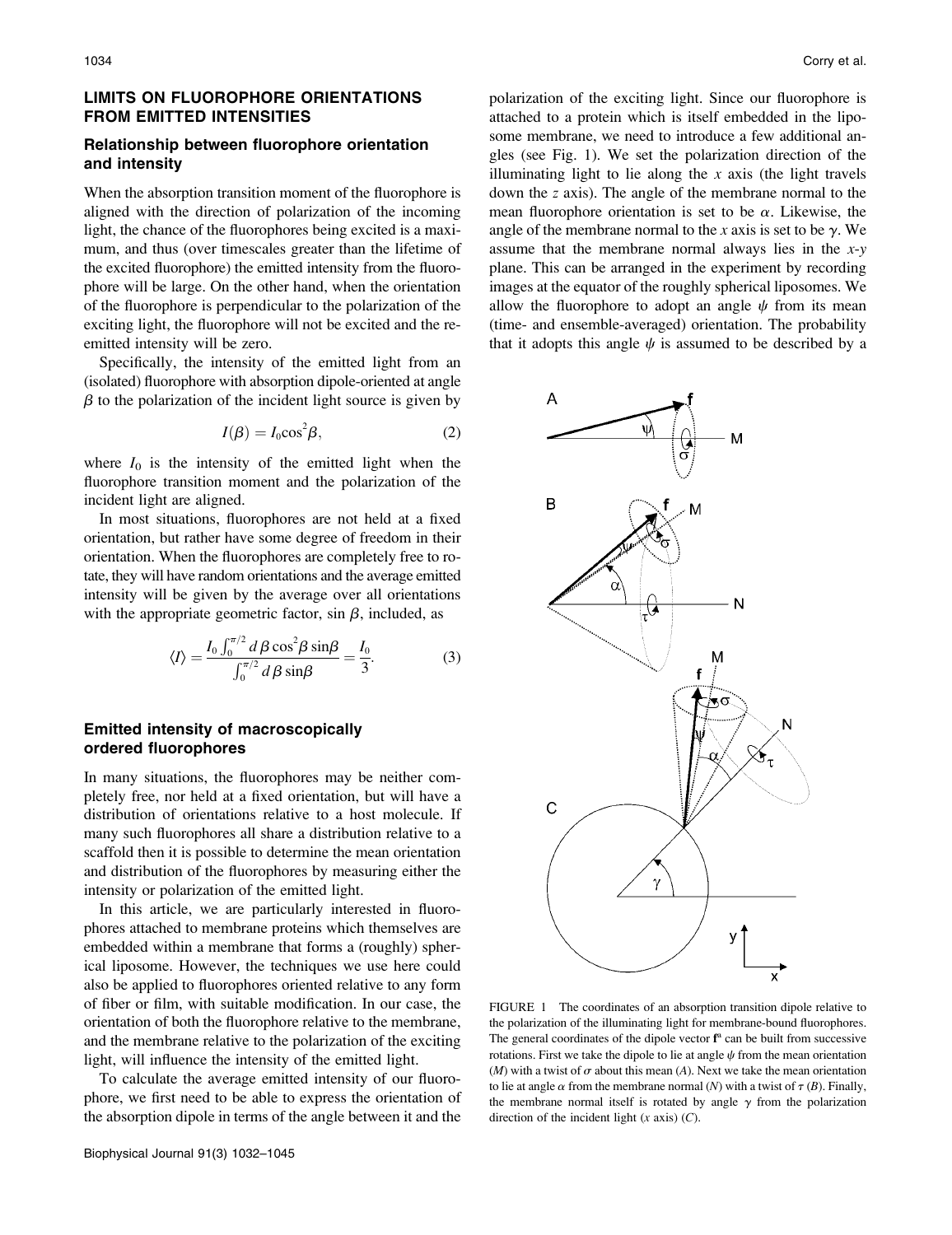distribution  $g(\psi)$ , which is independent of the twist-angle  $\sigma$ about the mean orientation. Finally, the mean orientation of the fluorophore itself is allowed to twist around the membrane normal by an angle  $\tau$ . This allows for the fact that the host protein molecule can also twist on its axis within the membrane.

The general absorption dipole vector  $f^a$ , shown in Fig. 1 C, can be determined by taking an initial vector (representing the fluorophore dipole relative to its mean orientation) and performing four rotations as illustrated schematically in Fig. 1, A–C: a rotation of angle  $\sigma$  about the x axis, a rotation of  $\alpha$ about the z axis, a rotation of angle  $\tau$  about the x axis, and finally a rotation of angle  $\gamma$  about the z axis:

$$
\mathbf{f}^{\mathfrak{a}} = \text{rot}_{z}(\gamma) \text{ rot}_{x}(\tau) \text{ rot}_{z}(\alpha) \text{ rot}_{x}(\sigma) \begin{pmatrix} \cos\psi \\ \sin\psi \\ 0 \end{pmatrix}
$$
  
\n
$$
- \sin\gamma \cos\gamma (\cos\alpha \cos\psi - \sin\alpha \cos\sigma \sin\psi) + \sin\gamma \sin\sigma \sin\psi
$$
  
\n
$$
+ \sin\gamma \sin\tau \sin\sigma \sin\psi
$$
  
\n
$$
+ \cos\gamma (\cos\alpha \cos\psi - \sin\alpha \cos\sigma \sin\psi)
$$
  
\n
$$
+ \cos\gamma \cos\tau (\sin\alpha \cos\psi + \cos\alpha \cos\sigma \sin\psi)
$$
  
\n
$$
- \cos\gamma \sin\tau \sin\sigma \sin\psi
$$
  
\n
$$
\sin\tau (\sin\alpha \cos\psi + \cos\alpha \cos\sigma \sin\psi)
$$
  
\n
$$
+ \cos\tau \sin\sigma \sin\psi
$$

Now the angle between the fluorophore vector and the laser light,  $\beta$ , is given by

$$
\cos \beta = \mathbf{f}^a \cdot \mathbf{x}
$$
  
=  $\cos \gamma (\cos \alpha \cos \psi - \sin \alpha \cos \sigma \sin \psi)$   
-  $\sin \gamma \cos \tau (\sin \alpha \cos \psi + \cos \alpha \cos \sigma \sin \psi)$   
+  $\sin \gamma \sin \tau \sin \sigma \sin \psi$ . (5)

The average emitted intensity is the average of  $\cos^2 \beta$  over the angles  $\sigma$ ,  $\tau$ , and  $\psi$ , again with the geometric factor included, and this time also including the distribution function  $g(\psi)$ , as

$$
\langle I \rangle = \frac{I_0 \int_0^{\pi/2} d\psi \int_0^{2\pi} d\tau \int_0^{2\pi} d\sigma \cos^2 \beta g(\psi) \sin \psi}{\int_0^{\pi/2} d\psi \int_0^{2\pi} d\tau \int_0^{2\pi} d\sigma g(\psi) \sin \psi}.
$$
 (6)

Substitution of the expression for  $\cos \beta$  in the above equation, performing the integrations, and simplifying, leads to

$$
\langle I \rangle = \frac{I_0}{4} \bigg[ (3\cos^2 \alpha - 1)(3\cos^2 \gamma - 1) \bigg( u - \frac{1}{3} \bigg) + \frac{4}{3} \bigg], \quad (7)
$$

where the quantity  $u$  represents a measure of the orientational freedom of the fluorophore and is defined as

$$
u = \frac{\int_0^{\pi/2} d\psi \cos^2 \psi \sin \psi g(\psi)}{\int_0^{\pi/2} d\psi \sin \psi g(\psi)}, \text{ where } 0 \le u \le 1.
$$
 (8)

We can rewrite this expression to explicitly show the dependence on the angle  $\gamma$ ,

$$
\langle I \rangle = \frac{I_0}{4} \left[ 3B \cos^2 \gamma - B + \frac{4}{3} \right],\tag{9}
$$

where

$$
B = (3\cos^2\alpha - 1)\left(u - \frac{1}{3}\right). \tag{10}
$$

It is clear that the emitted intensity  $\langle I \rangle$  will vary sinusoidally as the membrane is rotated relative to the incident light (i.e., as  $\gamma$  is varied). Since we are interested in proteins embedded in spherical membrane liposomes, the curvature of the membrane naturally produces the full range of  $\gamma$ . If the membrane was not curved in this way, then the angle between the membrane and the polarization of the incident light could be varied by simply rotating the sample. In any case, one can fit the observed intensity variation to obtain the parameter  $B$ . The details of obtaining the  $B$  parameter, as well as extracting limits on the possible values of  $\alpha$  and  $u$ , are discussed later.

At what angles do the maxima and minima of the intensity occur? Differentiating Eq. 9 yields

$$
\frac{\partial \langle I \rangle}{\partial \gamma} = -\frac{3I_0}{2} B \cos \gamma \sin \gamma.
$$
 (11)

Setting this to zero, it can be seen that for any given fluorophore orientation and distribution (i.e., any values of  $\alpha$ and  $u$ ) the intensity has either a maximum or minimum value at  $\gamma = 0$  and  $\pi/2$ . Whether  $\gamma = 0$  is a maximum or minimum value depends on the value of the angle  $\alpha$  between the mean fluorophore orientation and the membrane normal. For small values of  $\alpha$ , the intensity is a maximum at  $\gamma = 0$ , whereas for large values it is a minimum. This can be seen in Fig. 2 A, where the average intensity is plotted at  $\gamma = 0$  and  $\gamma = \pi/2$ against the value of  $\alpha$ . Notably,  $\gamma = 0$  changes from a maximum to a minimum at the so-called magic-angle, maximum to a minimum<br>cos $\alpha = 1/\sqrt{3}, \alpha \approx 54.7^{\circ}$ .

The relationship between the average intensity and the angles  $\alpha$  and  $\gamma$  is plotted in more detail in Fig. 2 B where the intensity is plotted for the full range of angles, assuming that the fluorophores always lie along the mean orientation (i.e.,  $u = 1$ , see Fixed Fluorophores, below).

#### Limiting cases for the average intensity

So far we have not assumed any form for the distribution of fluorophores about the mean value. To help visualize the situation and to check the correctness of our results it is worth considering the simplest axially symmetric distribution function: a uniform distribution in a cone of half-angle  $\psi_0$ ,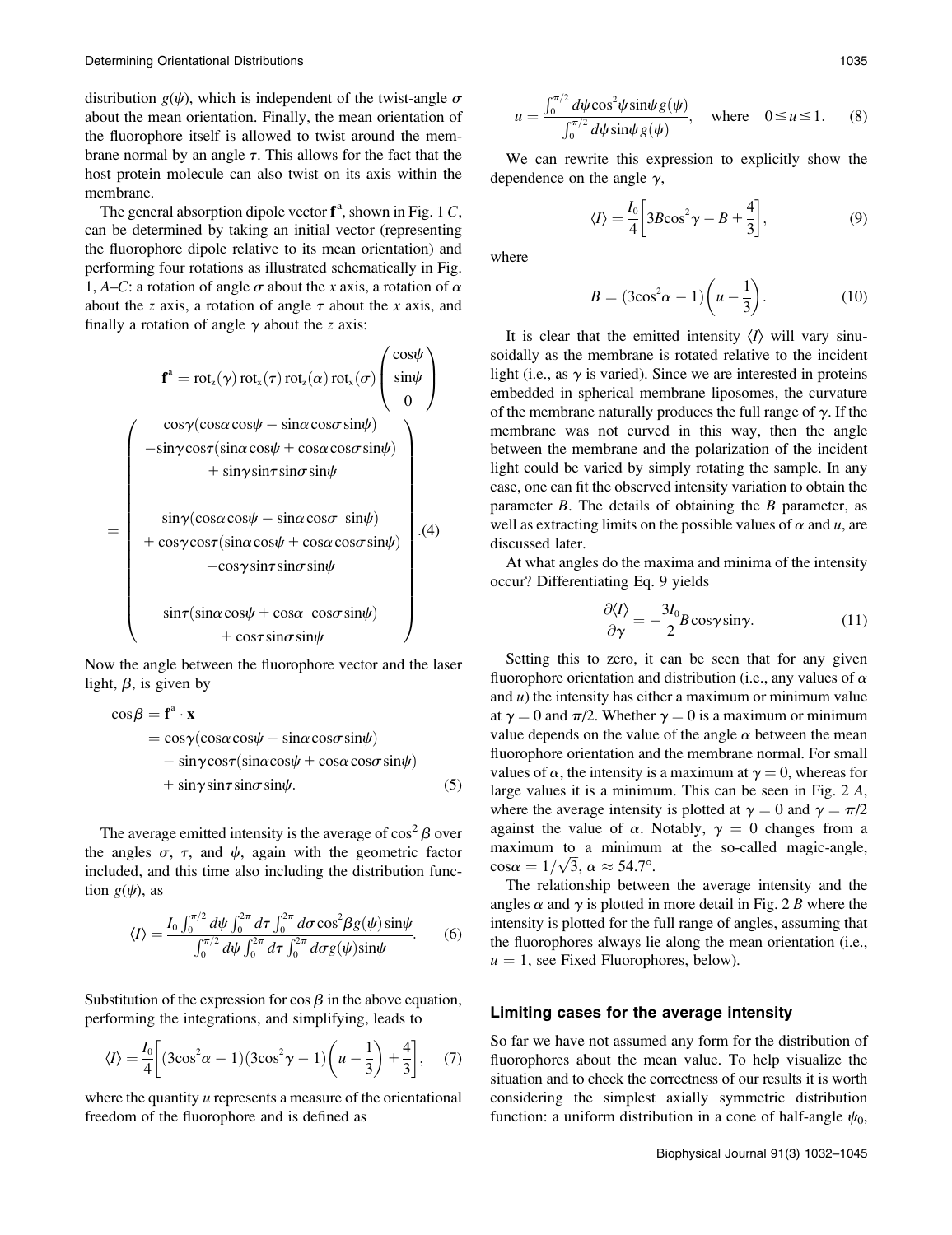

FIGURE 2 The dependence of the emitted intensity,  $\langle I \rangle$ , on the angle between the transition dipole and the membrane normal  $(\alpha)$  and the membrane normal to the incident polarization  $(y)$ . (A) The intensity is plotted at  $\gamma = 0$  (lines descending to the right) and  $\gamma = 90^{\circ}$  (lines ascending to the *right*) for all  $\alpha$  and four values of u. The orientational freedom as described by the uniform distribution in a cone is  $\psi_0 = 0$  ( $u = 1$ ) (solid lines);  $\psi_0 = 30^{\circ}$  (u = 0.87) (dashed line);  $\psi_0 = 60^{\circ}$  (u = 0.58) (dotted line); and  $\psi_0$  $= 90^{\circ}$  ( $u = 1/3$ ) (horizontal solid line). (B) The intensity is plotted for all possible values of  $\alpha$  and  $\gamma$  assuming  $u = 1$ .

$$
g(\psi) = \begin{cases} 1 & \text{for} \quad 0 < \psi < \psi_0 \\ 0 & \text{for} \quad \psi > \psi_0 \end{cases} \tag{12}
$$

In this case,  $\psi_0 = 0$  implies rigidly fixed fluorophores, while  $\psi_0 = \pi/2$  implies completely free fluorophores with no mean orientation. For this distribution model,  $u$  can be evaluated explicitly to be

$$
u = \frac{1}{3}(1 + \cos\psi_0 + \cos^2\psi_0). \tag{13}
$$

#### Randomly oriented fluorophores

If the fluorophores have complete orientational freedom, we expect to get an intensity independent of  $\gamma$  and  $\alpha$ . In this case,

 $u = 1/3$  (since  $\psi_0 = \pi/2$  in Eq. 13), and Eq. 10 shows that  $B = 0$ . Equation 9 then gives  $I = I_0/3$  in agreement with Eq. 3.

#### Fixed fluorophores

If the fluorophores have a fixed orientation relative to the membrane, then  $u = 1$  ( $\psi_0 = 0$  in Eq. 13). Thus,  $B = (2/3)(3\cos^2\alpha - 1)$ . Consider now the maxima and minima of  $\langle I \rangle$ . If  $\gamma = 0$ , then

$$
\langle I \rangle_{\gamma=0} = \frac{I_0}{2} \bigg[ B + \frac{2}{3} \bigg] = I_0 \cos^2 \alpha. \tag{14}
$$

On the other hand, if  $\gamma = \pi/2$ , then

$$
\langle I \rangle_{\gamma = \pi/2} = \frac{I_0}{4} \left[ \frac{4}{3} - B \right] = \frac{I_0}{2} (1 - \cos^2 \alpha). \tag{15}
$$

Two further subcases are of interest:

1. Fluorophores are aligned with the membrane normal: In this case,  $\alpha = 0$  and

$$
\langle I \rangle_{\gamma=0} = I_0, \langle I \rangle_{\gamma=\pi/2} = 0 \tag{16}
$$

2. Fluorophores are perpendicular to the membrane normal: In this case,  $\alpha = \pi/2$  and

$$
\langle I \rangle_{\gamma=0} = 0, \langle I \rangle_{\gamma=\pi/2} = I_0/2. \tag{17}
$$

Note that in the second case the intensity is not  $I_0$ , as the absorption dipole is still averaged over the protein twistangle  $\tau$ .

#### Obtaining the value of the  $B$  parameter

The expression for  $\langle I \rangle$ , Eq. 9, contains the parameter  $I_0$ , which will depend upon a number of unknown quantities such as the intensity of the incident light, the volume and density of illuminated fluorophores, and the extinction coefficients, as well as the efficiencies and settings of the detector. For this reason we must consider only ratios of intensities so that  $I_0$  can be eliminated. This can be done by taking the ratios at the points of maximum and minimum intensity, i.e.,

$$
R = \frac{\langle I \rangle_{\gamma=0}}{\langle I \rangle_{\gamma=\pi/2}} = \frac{-2(3B+2)}{3B-4},\tag{18}
$$

or even better, by taking a ratio across the entire range of  $\gamma$ ,

$$
R(\gamma) = \frac{\langle I \rangle(\gamma)}{\langle I \rangle(\gamma + \pi/2)} = \frac{3B\cos^2\gamma - B + 4/3}{3B\cos^2(\gamma + \pi/2) - B + 4/3},\tag{19}
$$

which can be fitted to the experimental data to yield a value for B.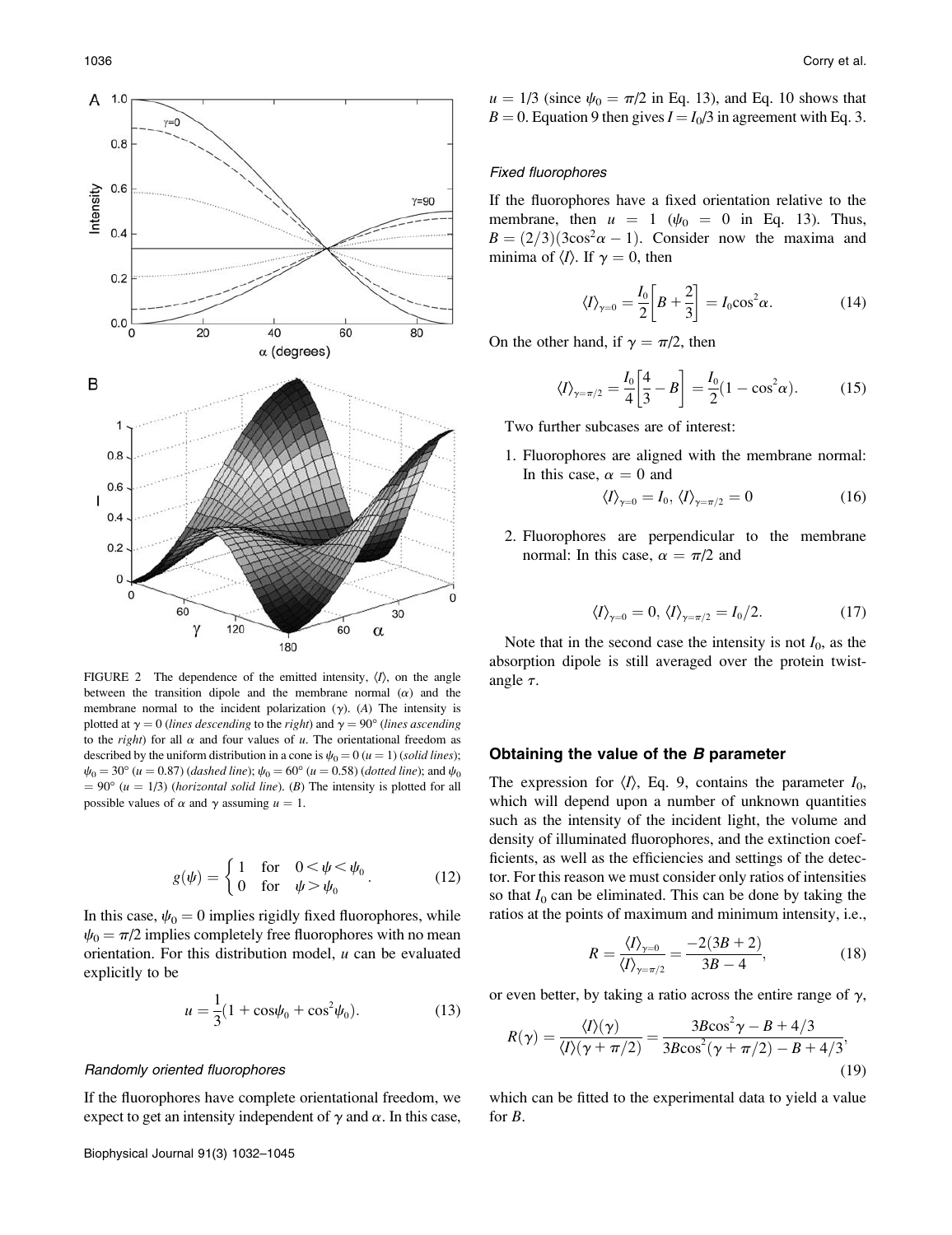### How to determine limits on fluorophore orientation from a confocal image of the liposome

Ideally, we would like to be able to determine values of  $\alpha$ and u from a plot relating the emitted intensity  $\langle I \rangle$  to the angle of the membrane normal  $\gamma$ . However, as is clear from Eq. 9, there is only one independent variable, B, in the expression for  $\langle I \rangle$ . Clearly, many different combinations of mean orientation and angular distribution may lead to the same emitted intensity. Thus, even if experimental data can be perfectly fitted, the best that can be achieved is a relationship between  $\alpha$  and  $u$ , not explicit values for these quantities.

Although explicit values of  $\alpha$  and  $u$  cannot be determined, a range of allowed values can be. First, one can obtain immediate qualitative information about the angle  $\alpha$  from the observation of whether  $\langle I \rangle$  is a maxima or minimum at  $\gamma = 0$ . In the former case,  $\alpha$  must be  $\leq 54.7^{\circ}$ , whereas in the latter case,  $\alpha$  is larger than the magic-angle. Second, the measured value of B puts some constraints on the allowed values of  $\alpha$ and *u*. The angle  $\alpha$  must be <90°, whereas the value of the parameter  $u$  must be between zero and one. Thus, plotting Eq. 10 with the measured value of B yields a curve in the  $\alpha$ –u plane from which one can establish allowed limits on these quantities. In Fig. 3, a series of contours of  $B$  have been made as a function of  $\alpha$  and  $\mu$  to allow such a range to be obtained.

A closer examination of Fig. 3 shows that there are four distinct regions. For each of these regions, explicit formulae for the ranges of the allowed values of  $\alpha$  and  $u$  can be obtained:

1. At  $\gamma = 0$ , a maximum (i.e.,  $\alpha < 54.7^{\circ}$ ) and  $B > 0$ , which implies  $u_{\text{min}} < u < 1$  and  $0 < \alpha < \alpha_{\text{max}}$ , where

$$
u_{\min} = \frac{3B + 2}{6}, \cos^2 \alpha_{\max} = \frac{3B + 2}{6}.
$$
 (20)

2. At  $\gamma = 0$ , a maximum (i.e.,  $\alpha < 54.7^{\circ}$ ) and  $B < 0$ , which implies  $0 < u < u_{\text{max}}$  and  $0 < \alpha < \alpha_{\text{max}}$ , where

$$
u_{\text{max}} = \frac{3B + 2}{6}, \cos^2 \alpha_{\text{max}} = \frac{1 - 3B}{3}.
$$
 (21)



FIGURE  $3$  Plot of the observable parameter,  $B$ , in terms of the mean fluorophore orientation,  $\alpha$ , and orientational freedom,  $u$ . Contour intervals of 0.1 are shown.

3. At  $\gamma = 0$ , a minimum (i.e.,  $\alpha > 54.7^{\circ}$ ) and  $B > 0$ , which implies  $0 < u < u_{\text{max}}$  and  $\alpha_{\text{min}} < \alpha < 90^{\circ}$ , where

$$
u_{\text{max}} = \frac{1 - 3B}{3}, \cos^2 \alpha_{\text{min}} = \frac{1 - 3B}{3}.
$$
 (22)

4. At  $\gamma = 0$ , a minimum (i.e.,  $\alpha > 54.7^{\circ}$ ) and  $B < 0$ , which implies  $u_{\min} < u < 1$  and  $\alpha_{\min} < \alpha < 90^{\circ}$ , where

$$
u_{\min} = \frac{1 - 3B}{3}, \cos^2 \alpha_{\min} = \frac{3B + 2}{6}.
$$
 (23)

# Orientation of AlexaFluor probes in membrane liposomes

In Fig. 4, we show two images of a spherical liposome in which MscL mechanosensitive ion channels are embedded that have been labeled with both AlexaFluor488 (AF488) and AlexaFluor568 (AF568) fluorescent dyes. In Fig. 4 A, we show an image taken in the AF568 emission band when the sample is excited with a Helium-Neon 543 nm laser, whereas in Fig.  $4 B$ , we show the same liposome imaged in the AF488 emission band when excited with a Argon 488 nm laser . Thus, Fig. 4 A images the AF568 fluorophores, whereas Fig. 4  $\overline{B}$  images AF488. Details of the sample preparation and imaging technique can be found in Materials and Methods. It is obvious, particularly in Fig. 4 A, that the intensity of the liposome varies around its circumference.

In this case, the image has been aligned so that the known polarization of the illuminating laser is along the  $x$  axis. It is relatively clear from the images in Fig. 4 that the intensity is a maximum when the membrane normal is perpendicular to the direction of polarization of the incident light. That is, the intensity is a maximum at  $\gamma = \pi/2$ , while it is a minimum at  $\gamma = 0.$ 

In Fig. 5,  $A$  and  $B$ , we plot the intensity profile along an oval placed over the liposome circumference of the images in Fig. 4, A and B, with the gray line. It can clearly be seen that the liposome has two bright regions and two dim regions offset by 90°. Furthermore, one bright region is slightly more intense than the other, so we also plot the average intensity of the two sides of the liposome by the solid line (this curve therefore repeats every 180°). Assuming a uniform distribution of MscL channel pentamers, the asymmetry in the image intensity is most likely a result of nonuniformity in the membrane forming the liposome. In many cases blebbing of the membrane is apparent and it can be difficult to produce uniform, unilaminar liposomes. Such lack of uniformity is likely to skew the calculations of fluorophore orientations. For this reason, images of many liposomes should be taken and the intensities averaged to gain more reliable results.

To determine information about the orientation of the fluorophores, in Fig.  $5 C$  we plot the normalized intensity of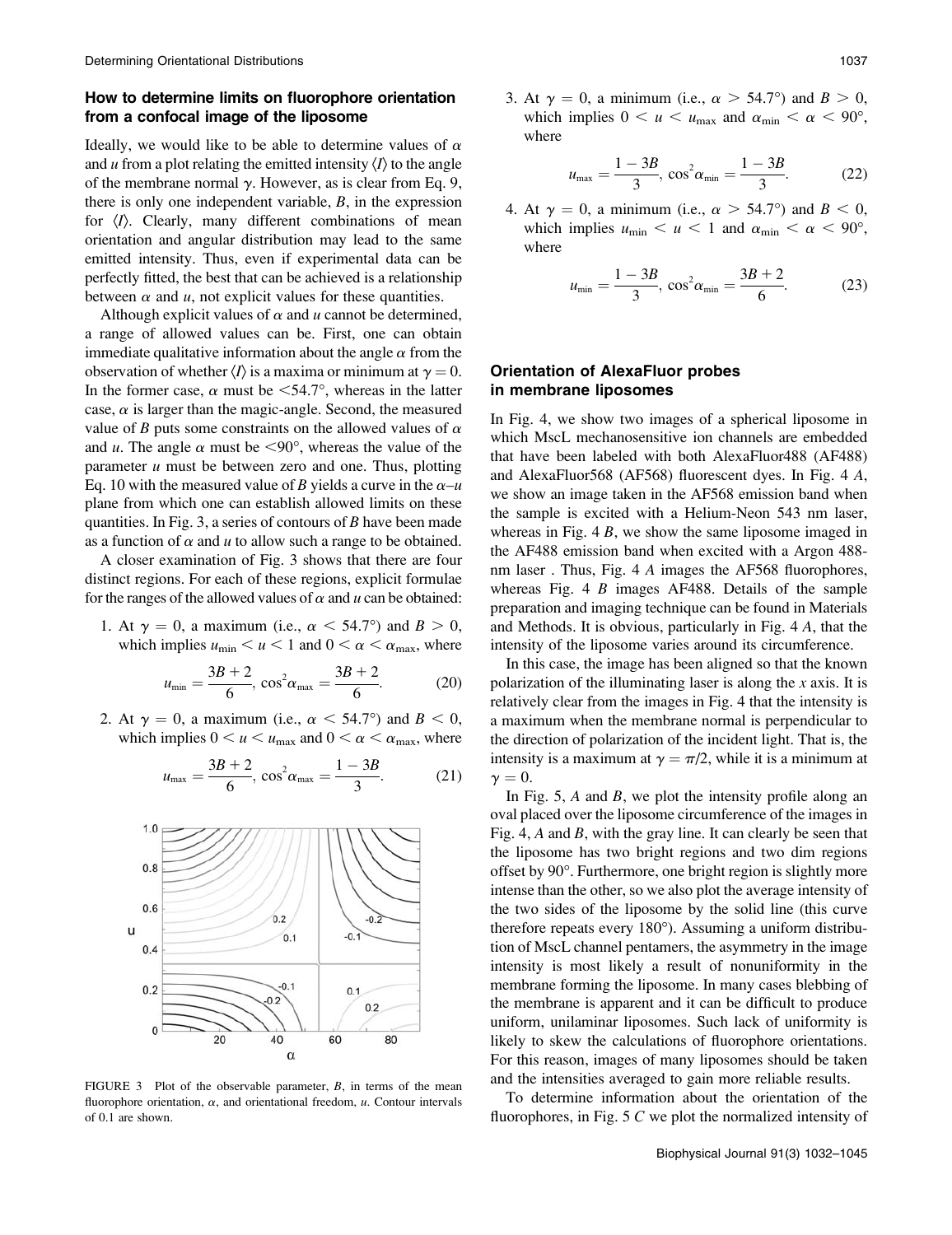

FIGURE 4 Confocal microscope images of membrane-bound fluorophores attached to spherical liposomes. Fluorescence is measured in the emission bands of (A) AlexaFluor568 and (B) AlexaFluor488 fluorophores when excited with a 543- and 488-nm polarized light source, respectively. Fluorophores are bound to an integral membrane protein, the mechanosensitive channel MscL. The polarization of the incident light lies along the  $x$  axis.

the images shown in Fig. 4,  $A$  and  $B$ , obtained by dividing the intensity at every value of  $\gamma$  by the value at  $\gamma + \pi/2$ . Using Eq. 19 we can fit the data to determine the value of the parameter B. In Table 1 we show the results of this fit for the AF568 and AF488 fluorophores, as well as the limits on the values of  $\alpha$  and  $u$  determined as described above. Although there is a large range of mean orientations and distribution (i.e., a large range of allowed values of  $\alpha$  and  $u$ ) consistent with our data, placing limits on the range can provide useful information as described in Example Calculation for Fluorophores on a Pentameric Protein. The error values shown for the parameter  $B$  only represent the error in fitting the normalized data shown in Fig.  $5 C$  and so does not take into account the fact that one side of the imaged liposome is considerably brighter than the other. Ideally, to obtain accurate results, images of many liposomes should be used and the normalized intensities of each averaged before determining the value of B.



FIGURE 5 Intensity measurements for the images shown in Fig. 4. (A) The intensity measured around the circumference of the liposome starting at the middle right-hand side of the image in Fig. 4 A moving in a clockwise direction around the circumference of the liposome. Raw data is plotted by the shaded line. The average of the two sides of the liposome is plotted in solid representation and fitted by the thick solid line as described in the text.  $(B)$  A similar figure as panel A for the second image in Fig. 4.  $(C)$  The normalized intensity around the liposome as described in the text. Data for the image in Fig. 4, A and B, are fitted by the thick lines.

# Limits on fluorophore orientations from polarization measurements

So far we have discussed how the relative intensity of the emitted light can be used to obtain information about the orientation of fluorophores. It is worth noting that similar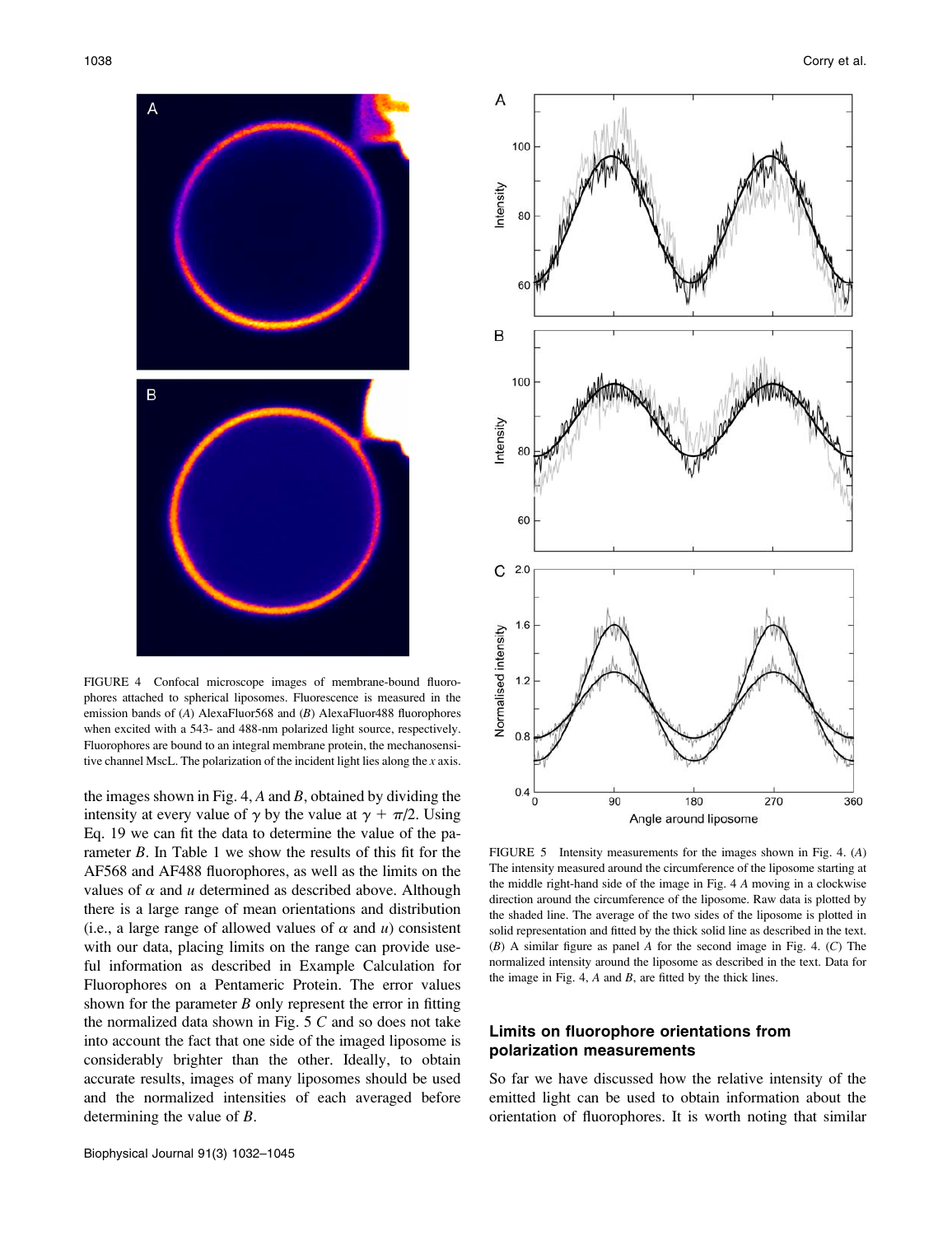TABLE 1 A summary of results obtained from the images shown in Fig. 4

| Measure               | AF568              | AF488              |  |
|-----------------------|--------------------|--------------------|--|
| Maximum intensity     | $97 \pm 1$         | $100 \pm 2$        |  |
| Minimum intensity     | $61 \pm 1$         | $79 \pm 2$         |  |
| B                     | $-0.192 \pm 0.001$ | $-0.100 \pm 0.001$ |  |
| $\alpha_{\min}$       | $60.8^\circ$       | $57.8^\circ$       |  |
| $\alpha_{\text{max}}$ | $90^{\circ}$       | $90^{\circ}$       |  |
| $u_{\min}$            | 0.525              | 0.433              |  |
| $u_{\text{max}}$      | 1.0                | 1.0                |  |

information can be gained from measurements of the polarization of the emission as such measurements may avoid some of the difficulties involved in accurately measuring the intensity of the emission (albeit with the added effort of determining polarization). We can do this if the reorientation of the fluorophores is faster than the lifetime of the excited state, in which case the intensity of light polarized parallel and perpendicular to the incident light (aligned to the  $x$  axis) are given by

$$
\langle I \rangle_{\mathbf{x}} = \langle (\mathbf{x} \cdot \mathbf{f}^{\mathbf{a}})^2 \rangle \langle (\mathbf{f}^{\mathbf{e}} \cdot \mathbf{x})^2 \rangle = \langle I \rangle \langle (\mathbf{f}^{\mathbf{e}} \cdot \mathbf{x})^2 \rangle
$$
  

$$
\langle I \rangle_{\mathbf{y}} = \langle (\mathbf{x} \cdot \mathbf{f}^{\mathbf{a}})^2 \rangle \langle (\mathbf{f}^{\mathbf{e}} \cdot \mathbf{y})^2 \rangle = \langle I \rangle \langle (\mathbf{f}^{\mathbf{e}} \cdot \mathbf{y})^2 \rangle, \qquad (24)
$$

in which  $f^a$  and  $f^e$  are the absorption and emission dipole vectors. A measure of the polarization of the emitted light can be made as  $(\langle I \rangle_{\rm x} - \langle I \rangle_{\rm y})/(\langle I \rangle_{\rm x} + \langle I \rangle_{\rm y})$ , which is a function of the unknown parameters  $\alpha$ ,  $u$ , and  $\phi$  as well as the angle between the absorption and emission dipoles  $(\theta)$  and the angle around the liposome  $\gamma$ , where  $\phi$  is the twist-angle of the emission dipole around the absorption dipole.

Calculating these expressions yields a somewhat complex expression for the polarization that is a function of six variables:  $\gamma$ ,  $\alpha$ ,  $u$ ,  $\theta$ ,  $\phi$ , and w, another distribution parameter. As  $\alpha$ ,  $u$ ,  $\phi$ , and w would typically not be known in any experiment, this expression is less useful than those derived from the total intensity alone (Eq. 9).

There are two cases in which measurements of the polarization of the emitted light can be used to gain information on the orientation of the fluorophores. If the absorption and emission dipoles are known to be roughly co-linear, then  $\theta = 0$ and the expression for the polarization becomes

$$
\frac{\langle I \rangle_x - \langle I \rangle_y}{\langle I \rangle_x + \langle I \rangle_y} = \frac{6B(2\cos^2 \gamma - 1)}{2B + \frac{16}{3}}.
$$
 (25)

Fits of experimental data with this equation can be used to gain a value of the  $B$  parameter, and a relationship between the mean orientation and angular distribution of the fluorophores can be determined as before.

Alternatively, if the angle between the absorption and emission dipoles is known to be nonzero, and the molecule can rotate such that all twist-angles  $\phi$  are equally likely; then this twist angle can be averaged out and the expression for the polarization becomes

$$
\frac{\langle I \rangle_{\mathsf{x}} - \langle I \rangle_{\mathsf{y}}}{\langle I \rangle_{\mathsf{x}} + \langle I \rangle_{\mathsf{y}}} = \frac{3(3\cos^2\theta - 1)B(2\cos^2\gamma - 1)}{(3\cos^2\theta - 1)B + \frac{16}{3}},\qquad(26)
$$

which again can be used to determine the value of the  $B$ parameter.

### Can an exact distribution of orientations be determined from ensemble measurements?

In the preceding sections we developed a technique for determining a range of mean orientations  $(\alpha)$  and distributions  $(u)$  for membrane-bound fluorophores. An obvious question is whether exact values of these parameters can be determined rather than just a range. The reason why only a range of values could be determined is that many different mean orientations and distributions can give the same emitted intensity. We examined the possibility of either imaging the liposome away from the equator, or measuring the polarization of the emitted light, using a similar approach to that developed above to avoid this problem. Unfortunately, no extra information can be gained in this way and it appears that it is impossible to determine the exact distribution of fluorophores from such ensemble measurements.

For example, if we image the spherical liposome away from the equator, then the average intensity is given by

$$
\langle I \rangle = \frac{1}{4} \left[ 3\cos^2 \xi \cos^2 \gamma B - B + \frac{4}{3} \right],\tag{27}
$$

in which  $\xi$  is the latitude angle away from the equator and the mean orientation and distribution are still linked by the parameter B.

One might also think that additional information about the orientation of the fluorophores could be obtained from measurements of the polarization of the emitted light. But, as discussed in the preceding section, no additional information is derived from this measurement as the mean orientation and distribution are again coupled in the factor B. Indeed, measurements of the polarization of the emitted light are likely to introduce a new degree of uncertainty, because even if the angle between the absorption and emission dipoles is known, the expression for the polarization of the emitted light contains a new unknown: the twist-angle of the emission dipole about the absorption dipole relative to the polarization of the incident light.

#### Application to single molecule studies

The results derived so far have been aimed at studies of ensembles of macroscopically oriented fluorophores. Given the recent development of single molecule fluorescence investigations, it is worth considering how this method could be applied to examine the orientations of individual fluorophores.

If a single fluorophore is not restrained and the emitted intensity is averaged over a long time period, the same results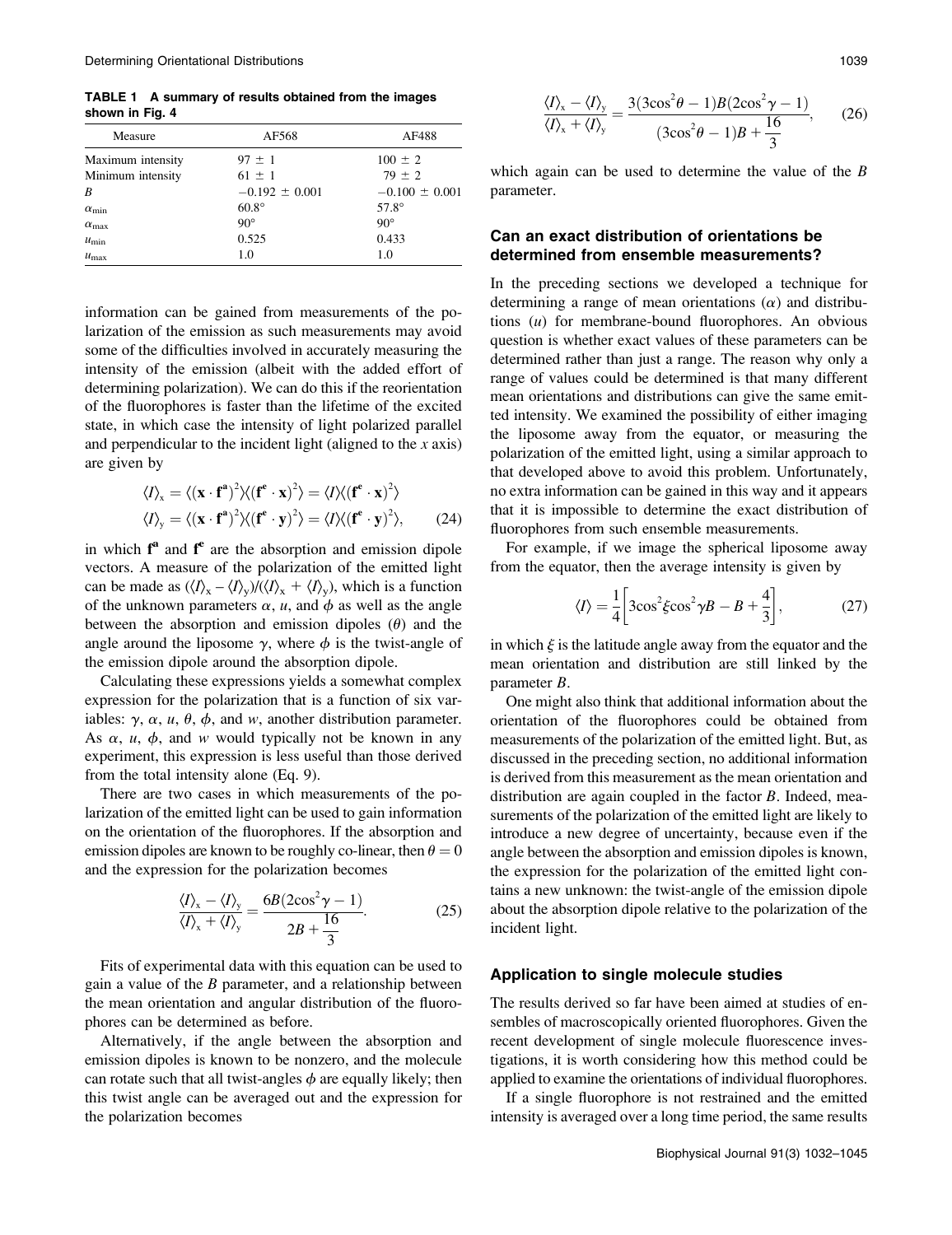derived for the ensemble should be applicable. On the other hand, if the host molecule does not twist significantly within the membrane over the timespan of imaging, or if it is fixed to a surface, the averaging over the twist-angle of the host molecule  $\tau$  will not apply. In this case,  $\tau$  will have a single value for a given measurement, and simplifying Eq. 6 without averaging over  $\tau$  yields

$$
\langle I \rangle = \frac{3}{2} (u - 1/3) [\cos^2 \tau (\cos^2 \gamma - 1) (\cos^2 \alpha - 1) - \cos \tau \cos \gamma \sin \gamma \cos \alpha \sin \alpha + (\cos^2 \gamma \cos^2 \alpha - 1)].
$$
 (28)

When analyzing a single molecule it is obviously impossible to gain information for the entire range of  $\gamma$  values in a single image as described previously. In this case, the same results can be achieved by either rotating the sample, or rotating the direction of polarization of the incident light as done previously by Adachi et al. (16). By taking a ratio of the intensities at different angles of  $\gamma$  as described for the ensemble case, the results can be uniquely fitted to yield values of  $\tau$ , and more importantly the mean orientation of the fluorophore relative to the membrane,  $\alpha$ . Although the orientational distribution parameter  $u$  cannot be determined from this experiment unless accurate absolute intensities are known, if combined with ensemble studies it is, in principle, possible to gain explicit information on both the mean orientation and distribution of the fluorophore. Such single molecule experiments raise the possibility of experimentally determining exact orientation factors for use in FRET studies.

# CALCULATING THE ORIENTATION FACTOR,  $\kappa^2$ , FOR TRANSFER BETWEEN FLUOROPHORES WITH KNOWN ORIENTATIONAL DISTRIBUTIONS

One important reason for measuring the orientation of fluorophores is to improve the accuracy of FRET measurements where the relative orientation of the donor emission dipole and acceptor absorption dipole is critical for accurately determining the distance between them. We next show how knowledge of the orientational distribution of fluorophores can be used to calculate the orientation factor  $\kappa^2$  for energy transfer between fluorophores.

#### Theory

The value of the orientation factor depends upon the relative orientations of the transition moments of the donor and acceptor fluorophores and the line joining them, r,

$$
\kappa^2 = [\mathbf{f}_{\mathrm{D}}^{\mathrm{e}} \cdot \mathbf{f}_{\mathrm{A}}^{\mathrm{a}} - 3(\mathbf{f}_{\mathrm{D}}^{\mathrm{e}} \cdot \mathbf{r})(\mathbf{f}_{\mathrm{A}}^{\mathrm{a}} \cdot \mathbf{r})]^2, \tag{29}
$$

where  $f_D^e$  is the donor emission dipole, and  $f_A^a$  is the acceptor absorption dipole (both normalized to unity).

The orientation factor can be easily calculated if the fluorophores have a known static orientation; however, the task is more difficult if they have a degree of orientational freedom. One must consider the variety of specific orientations that the fluorophores can have as well as the possibility of their changing orientation during the energy transfer process. In many applications it is assumed that the fluorophores have complete dynamic orientational freedom, in which case the value of  $\kappa^2$  is averaged over all angles and yields a value of 2/3 (19). Occasionally static averages in which the orientation of the fluorophores is assumed not to change during the lifetime of the excited state are also applied, although this approach has been criticized (6,31). It is of interest, however, to calculate the value of  $\kappa^2$  for the partially constrained distributions discussed previously.

Dale et al. (6) worked out a practical expression for  $\kappa^2$  in terms of the depolarization of light measured in the FRET experiment. The idea of Dale et al. (6) is explained below, but in our scheme we will not need to perform any polarization measurements.

Fig. 6 A depicts schematically the process of resonance energy transfer. During the lifetime of the excited state of the donor fluorophore, the emission dipole moves from an initial to final orientation  $(D_i \rightarrow D_i)$ . Then, energy transfer takes place to the absorption dipole of the acceptor  $(D_i \rightarrow A_i)$ . Finally, the acceptor absorption dipole moves while the acceptor remains in the excited state  $(A_i \rightarrow A_i)$ , after which emission occurs.

If reorientation of the dipoles is faster than energy transfer, then many possible orientations will be tried out in a transfer period. In this case, the actual situation described above can be approximated by the model depicted in Fig. 6 B. In this model, the dipole of the donor reorients to the mean orientation  $(D_i \rightarrow D_x)$ , and a transfer occurs between fluorophores adopting their mean orientation ( $D_x \rightarrow A_x$ ), followed by a reorientation by the acceptor from its mean to final orientation  $(A_x \rightarrow A_i)$ .

Under these approximate circumstances, Dale et al. (6) showed that the mean value of  $\kappa^2$  can be simplified to give

$$
\langle \kappa^2 \rangle = \kappa^{x^2} \langle d_{\text{D}}^x \rangle \langle d_{\text{A}}^x \rangle + \frac{1}{3} (1 - \langle d_{\text{D}}^x \rangle) + \frac{1}{3} (1 - \langle d_{\text{A}}^x \rangle)
$$
  
+  $\cos^2 \theta_{\text{D}} \langle d_{\text{D}}^x \rangle (1 - \langle d_{\text{A}}^x \rangle) + \cos^2 \theta_{\text{A}} \langle d_{\text{A}}^x \rangle (1 - \langle d_{\text{D}}^x \rangle). \tag{30}$ 

In this equation,  $\kappa^{x^2}$  is an orientation factor defined between the mean orientations of the donor and acceptor;  $\theta_D$  ad  $\theta_A$  are the angles between the donor and acceptor transition moments and the line joining the fluorophores; and the depolarization factors are

$$
\langle d_{\rm D}^{\rm x} \rangle = \frac{1}{2} (3 \langle \cos^2 \psi_{\rm D} \rangle - 1), \, \langle d_{\rm A}^{\rm x} \rangle = \frac{1}{2} (3 \langle \cos^2 \psi_{\rm A} \rangle - 1). \tag{31}
$$

Notice that the depolarization factors are simple functions of the angular distribution parameter  $u$  discussed previously since  $u \equiv \langle \cos^2 \psi \rangle$  (Eq. 8). Thus, if the mean orientation of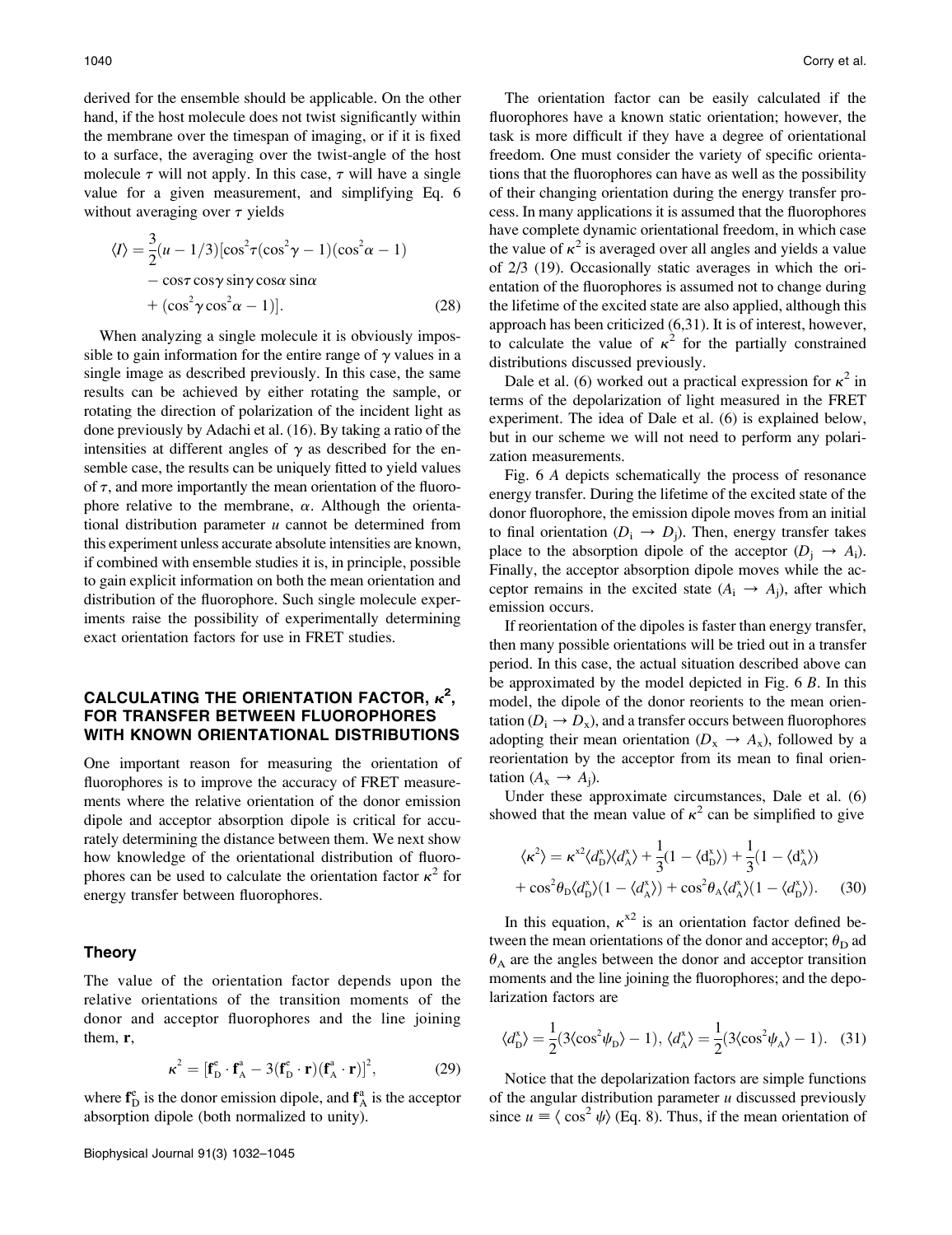

FIGURE 6 Depolarization steps during resonance energy transfer. (A) Depolarization of the incident light can occur by the donor molecule rotating from and initial orientation  $D_i$  to a final orientation  $D_i$ , during the transfer process if the donor and acceptor transition moments are not perfectly aligned, and by rotation of the acceptor before emission. This depolarization is equivalent to the situation shown  $(B)$  where the donor rotates to its mean orientation between absorption and energy transfer, energy transfer arises between fluorophores oriented at their mean positions, and the acceptor rotates to a final orientation.

the fluorophores is known,  $\kappa^{x^2}$  can be calculated, while the depolarization factors, and thus  $\langle \kappa^2 \rangle$ , can be determined for a given fluorophore orientation distribution. In our case, since we have already determined limits on the values of the angular and distribution parameters, we will be able to place limits on the value of  $\kappa^2$  without any further measurements. In particular, from Eq. 10,

$$
\langle d_{\rm D}^{\rm x} \rangle = \frac{3}{2} \left( \frac{B_{\rm D}}{\cos^2 \alpha_{\rm D} - 1} \right), \, \langle d_{\rm A}^{\rm x} \rangle = \frac{3}{2} \left( \frac{B_{\rm A}}{\cos^2 \alpha_{\rm A} - 1} \right). \tag{32}
$$

Substitution into Eq. 30 shows that  $\langle \kappa^2 \rangle$  becomes a function of  $\alpha_{\rm D}$  and  $\alpha_{\rm A}$ .

Careful readers will note that the value of the  $u$  parameter discussed previously actually involves the absorption dipole moment, whereas the procedure described above involves the emission dipole moment of the donor. These dipoles need not be co-linear. Since the emission and absorption dipoles are usually on the same molecular fluorophore, it seems very reasonable to assume that the  $u$  parameters for the absorption and emission dipoles are the same. However, it may not be

reasonable to assume that  $\kappa^{x^2}$  can be calculated from the absorption dipole orientation. In the following, we make the colinear approximation. However, these results can be extended if the angle between the absorption and emission dipoles is known. In this case the emission dipole can be expressed by two additional angles:  $\theta$  the angle between the absorption and emission dipoles, and  $\phi$ , a twisting of the emission dipole about the absorption dipole in the laboratory frame of reference. If this twist-angle is known, then extending the co-linear results below involves replacing the angle between the absorption dipole and membrane normal with the angle between the emission dipole and the membrane normal, i.e.:  $\alpha_D \rightarrow \cos^{-1}(\cos \alpha_D \cos \theta - \sin \alpha_D \cos \phi \sin \theta)$ . A further simplification exists if one assumes all the twist-angles are equally likely, in which case this angle can be averaged out leaving only the transformation  $\alpha_D \rightarrow \cos^{-1} (\cos \alpha_D \cos \theta)$ .

# $\kappa^2$  for independent fluorophores

If we know the mean orientation and distribution of two independent fluorophores (i.e., if they are not attached to each other in any given geometry), then we can work out the orientation factor for transfer between them. To do this we orient the coordinates such that the membrane lies in the  $x-y$ plane and two fluorophores undergoing energy transfer lie on the  $x$  axis but are free to rotate their orientation about the membrane normal  $(\tau)$  as depicted in Fig. 7 A. We can then generate two dipole vectors for the fluorophores:

$$
\mathbf{f}_{D} = \text{rot}_{z}(\tau_{D}) \begin{pmatrix} \sin \alpha_{D} \\ 0 \\ \cos \alpha_{D} \end{pmatrix} = \begin{pmatrix} \cos \tau_{D} \sin \alpha_{D} \\ \sin \tau_{D} \sin \alpha_{D} \\ \cos \alpha_{D} \end{pmatrix}
$$
\n
$$
\mathbf{f}_{A} = \text{rot}_{z}(\tau_{A}) \begin{pmatrix} \sin \alpha_{A} \\ 0 \\ \cos \alpha_{A} \end{pmatrix} = \begin{pmatrix} \cos \tau_{A} \sin \alpha_{A} \\ \sin \tau_{A} \sin \alpha_{A} \\ \cos \alpha_{A} \end{pmatrix}.
$$
\n(33)

Now, the average value of the orientation factor for transfer between the mean orientations will be given by averaging over all possible values of  $\tau_D$  and  $\tau_A$ .

$$
\langle \kappa^{x2} \rangle = \frac{1}{4\pi^2} \int_0^{2\pi} \int_0^{2\pi} \left[ (\mathbf{f}_D \cdot \mathbf{f}_A) - 3(\mathbf{f}_D \cdot \mathbf{x}) (\mathbf{f}_A \cdot \mathbf{x}) \right]^2 d\tau_D d\tau_A
$$
  
= 
$$
\frac{1}{4} (5\sin^2 \alpha_D \sin^2 \alpha_A + 4\cos^2 \alpha_D \cos^2 \alpha_A).
$$
 (34)

If the fluorophores have a distribution of orientations about the mean, then the depolarization factors are

$$
\langle d_{\rm D}^{\rm x} \rangle = \frac{3}{2} u_{\rm D} - \frac{1}{2}, \langle d_{\rm A}^{\rm x} \rangle = \frac{3}{2} u_{\rm A} - \frac{1}{2}, \tag{35}
$$

and the angles  $\theta_{\rm D}$  and  $\theta_{\rm A}$  are

$$
\cos^2 \theta_{\rm D} = \langle \cos^2 \tau_{\rm D} \sin^2 \alpha_{\rm D} \rangle = \frac{1}{2} \sin^2 \alpha_{\rm D}
$$

$$
\cos^2 \theta_{\rm A} = \langle \cos^2 \tau_{\rm A} \sin^2 \alpha_{\rm A} \rangle = \frac{1}{2} \sin^2 \alpha_{\rm A}.
$$
(36)

Biophysical Journal 91(3) 1032–1045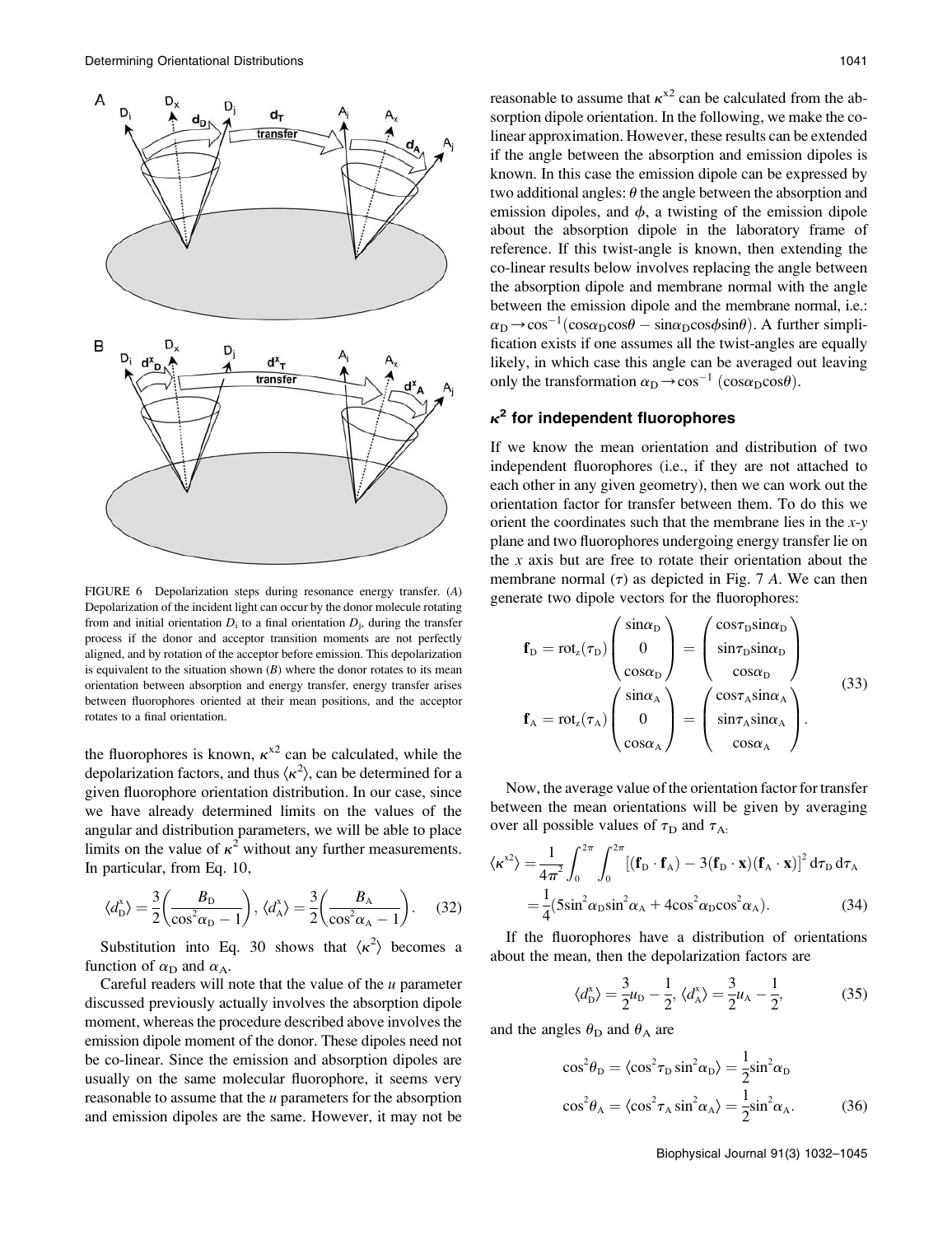

FIGURE 7 Diagram showing the angles between fluorophores for calculation of the orientation factor  $\kappa^2$ . (A) Independent fluorophores with mean orientations at  $\alpha$  from the membrane normal (N) and twist  $\tau$ . (B) Situation for fluorophores attached to opposite sides of a symmetric molecule. (C) Situation for fluorophores attached in a pentamer.

The values from Eqs. 34–36 can then be substituted into Eq. 30 to calculate the orientation factor. The relationship between  $\kappa^2$  and the angles  $\alpha_{\rm D}$  and  $\alpha_{\rm A}$  for independent fluorophores are plotted in Fig. 8. Fig. 8 A plots the value of the orientation factor for the full range of possible values of  $\alpha_D$ and  $\alpha_A$ . In Fig. 8 B, we show  $\kappa^2$  for particular values of  $\alpha_A$ .

#### $\kappa^2$  for fluorophores with defined relationships

If the fluorophores are attached in a defined way to a host molecule embedded in a membrane, it is likely that they will posses defined orientation to one another and the model presented above will not be valid. However, knowledge of the relationship between the fluorophores can be used to calculate explicit values for  $\kappa^2$  for transfer between the fluorophores.

As previously, we can write the orientation vector of either fluorophore as

$$
\mathbf{f} = \begin{pmatrix} \cos \tau \sin \alpha \\ \sin \tau \sin \alpha \\ \cos \alpha \end{pmatrix}.
$$
 (37)



FIGURE 8 The orientation factor for transfer between independent fluorophores with known distributions. (A) The orientation factor is plotted for all possible values of the mean angle between the donor and acceptor fluorophores with the membrane normal ( $\alpha_D$  and  $\alpha_A$ ) assuming  $u = 1$ . (B) The results are plotted for specific values of  $\alpha_A$ .

However, rather than averaging over all  $\tau$ , we will let its value be dictated by the geometry of the system. For a specific value of  $\tau$ ,

$$
\kappa^{x2} = \left[ (\mathbf{f}_D \cdot \mathbf{f}_A) - 3(\mathbf{f}_D \cdot \mathbf{x})(\mathbf{f}_A \cdot \mathbf{x}) \right]^2
$$
  
= \left[ -2\cos\tau\_D \cos\tau\_A \sin\alpha\_D \sin\alpha\_A \right.   
+ \sin\tau\_D \sin\tau\_A \sin\alpha\_D \sin\alpha\_A   
+ \cos\alpha\_D \cos\alpha\_A \right]^2, (38)

and the depolarization factors are given by Eq. 35 as before.

The simplest example of fluorophores with defined relationships is for two fluorophores attached to opposite sides of a symmetric molecule, in which case  $\tau_D = \tau_A = 0$ , as indicated in Fig. 7 B. In this case,

$$
\kappa^{x^2} = (-2\sin\alpha_D \sin\alpha_A + \cos\alpha_D \cos\alpha_A)^2. \tag{39}
$$

In our experiment, the fluorophores are attached on a pentameric protein. Thus, the projection of the mean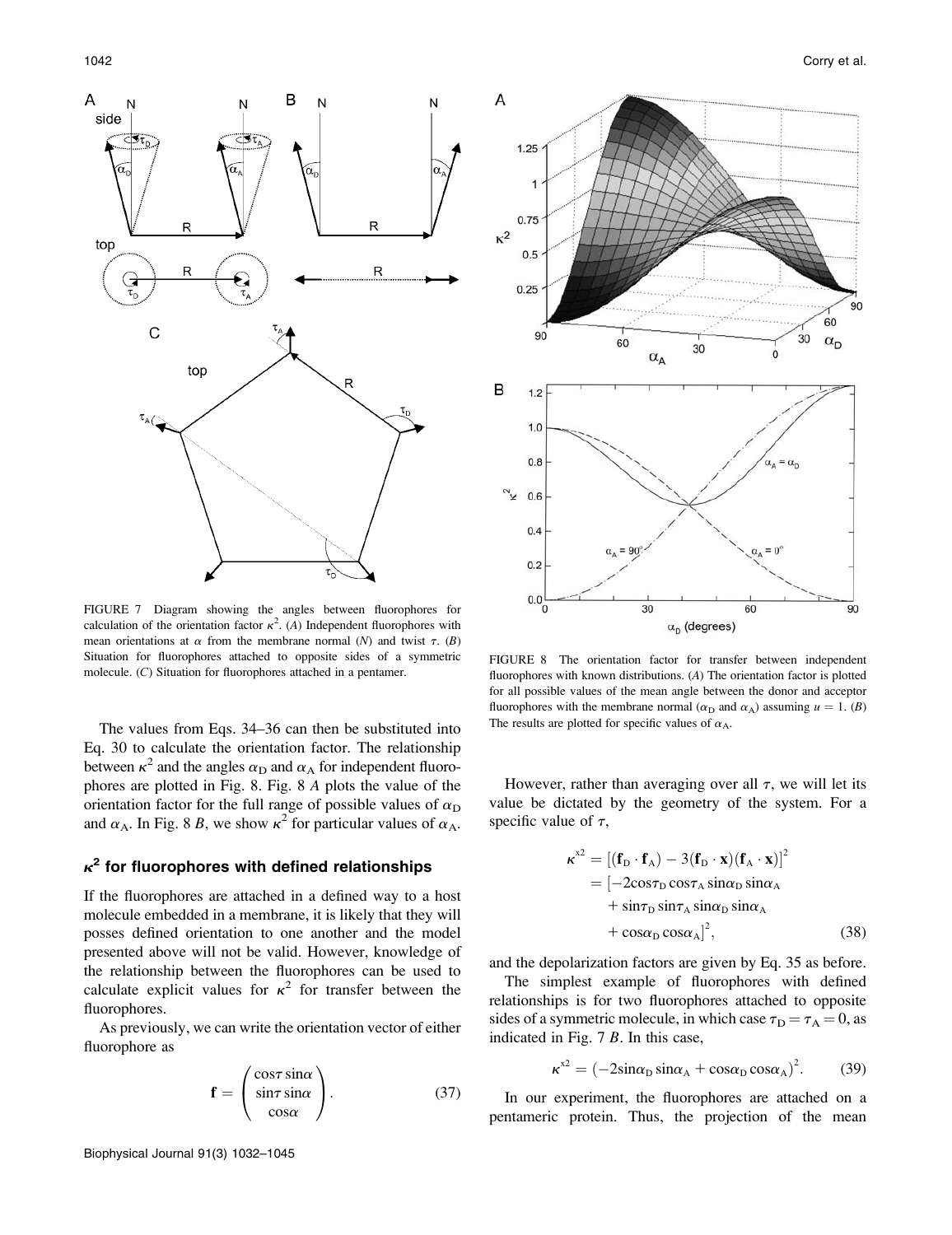orientation of any fluorophore will be offset by  $72^{\circ}$  from its neighbors. In this case, there are two possible configurations that have to be taken into account: transfer between neighboring fluorophores, and transfer between next-nearest neighbors. Looking at Fig. 7 C, it can be shown that, in a pentamer, the angles  $\tau$  for use in Eq. 38 will be as shown below for Eqs. 40–42.

Nearest neighbors

$$
\tau_{\rm D} = \frac{7\pi}{10} = 126^{\circ}, \quad \tau_{\rm A} = \frac{3\pi}{10} = 54^{\circ}.
$$
 (40)

Next-nearest neighbors

$$
\tau_{\rm D} = \frac{9\pi}{10} = 162^{\circ}, \quad \tau_{\rm A} = \frac{\pi}{10} = 18^{\circ}, \tag{41}
$$

with

$$
\cos\theta_{\rm D} = \cos\tau_{\rm D}\sin\alpha_{\rm D}, \cos\theta_{\rm A} = \cos\tau_{\rm A}\sin\alpha_{\rm A}.\tag{42}
$$

It should be noted that because of the different value of  $\tau$ , the value of  $\langle \kappa^2 \rangle$  will be different for transfer between nearest and next-nearest neighbors. The value of  $\langle \kappa^2 \rangle$  for various values of  $\alpha_D$  and  $\alpha_A$  is shown in Fig. 9 A for transfer between nearest neighbors in the pentamer. Clearly transfer is most favored when the fluorophores lie parallel to the membrane, i.e.,  $\alpha_{\rm D} = \alpha_{\rm A} = 90^{\circ}$ . Transfer is more favored between nextnearest neighbors than nearest neighbors as the geometry of the situation makes the transition dipoles more aligned, although the distance between them is greater. This can be seen in Fig. 9 B, where  $\langle \kappa^2 \rangle$  is plotted for specific values of  $\alpha_A$ .

# Example calculation for fluorophores on a pentameric protein

In Fig. 10 we plot the possible values of  $\kappa^2$  for the allowed range of mean orientations  $\alpha_D$  and  $\alpha_A$  for our observed values of the parameters  $B$  using Eqs. 30 and 38. It is obvious that the orientation factor has its greatest value when  $\alpha_D$  and  $\alpha_A$  are both at the bottom end of the allowed range. The contours are much flatter when the mean orientations are further from the membrane normal.

In Table 2 we show the values of  $\kappa^2$  and  $R_0$  for transfer between the AF488 and AF568 attached to the pentameric MscL protein using the limits on the angle  $\alpha$  and the distribution  $u$  described in Table 1. That is, we give values at the four corners of the plots shown in Fig. 10,  $A$  and  $B$ , to illustrate a range of possible  $\kappa^2$  including the maximum and minimum.

It can be seen from the contour plots and Table 2 that  $\kappa^2$ can adopt values over a fairly large range. However, the shape of the contour plots also suggests that for most values of  $\alpha_D$  and  $\alpha_A$ ,  $\kappa^2$  is at the lower end of the range. In Fig. 10 C



FIGURE 9 The orientation factor for transfer between fluorophores held in a pentamer. (A) The orientation factor is plotted for all possible values of the mean angle between the donor and acceptor fluorophores with the membrane normal ( $\alpha_D$  and  $\alpha_A$ ) assuming  $u = 1$  for transfer between nearest neighbors in the pentamer. (B) The results plotted for specific values of  $\alpha_A$ for both transfer to nearest and next-nearest neighbors.

we plot the probability of  $\kappa^2$  falling in an interval of size 0.005 about the specified value if all allowed values of the angles  $\alpha_1$  and  $\alpha_2$  are equally likely, as calculated from the area of a given contour in the plots shown in Fig. 10, A and B. This approach is similar to that taken by Haas et al. (32), who examined the likelihood of  $\kappa^2$  falling in a given range assuming that all orientations were equally likely. In our case we are able to include the determined limits on the possible orientations, and it is clear that values at the lower end of the range are most likely. As noted by Dale et al. (6), some care should be taken when interpreting such probability plots, as the range of possible mean orientations represents our lack of knowledge of the system. In a real case, the fluorophores will have one given mean orientation that could lie anywhere on the contour plot.

Even though we are only able to determine a range of allowed values of the orientation factor  $\kappa^2$ , we find that if the radius of the pentamer is calculated using these values with a Monte Carlo scheme described previously (33), then the error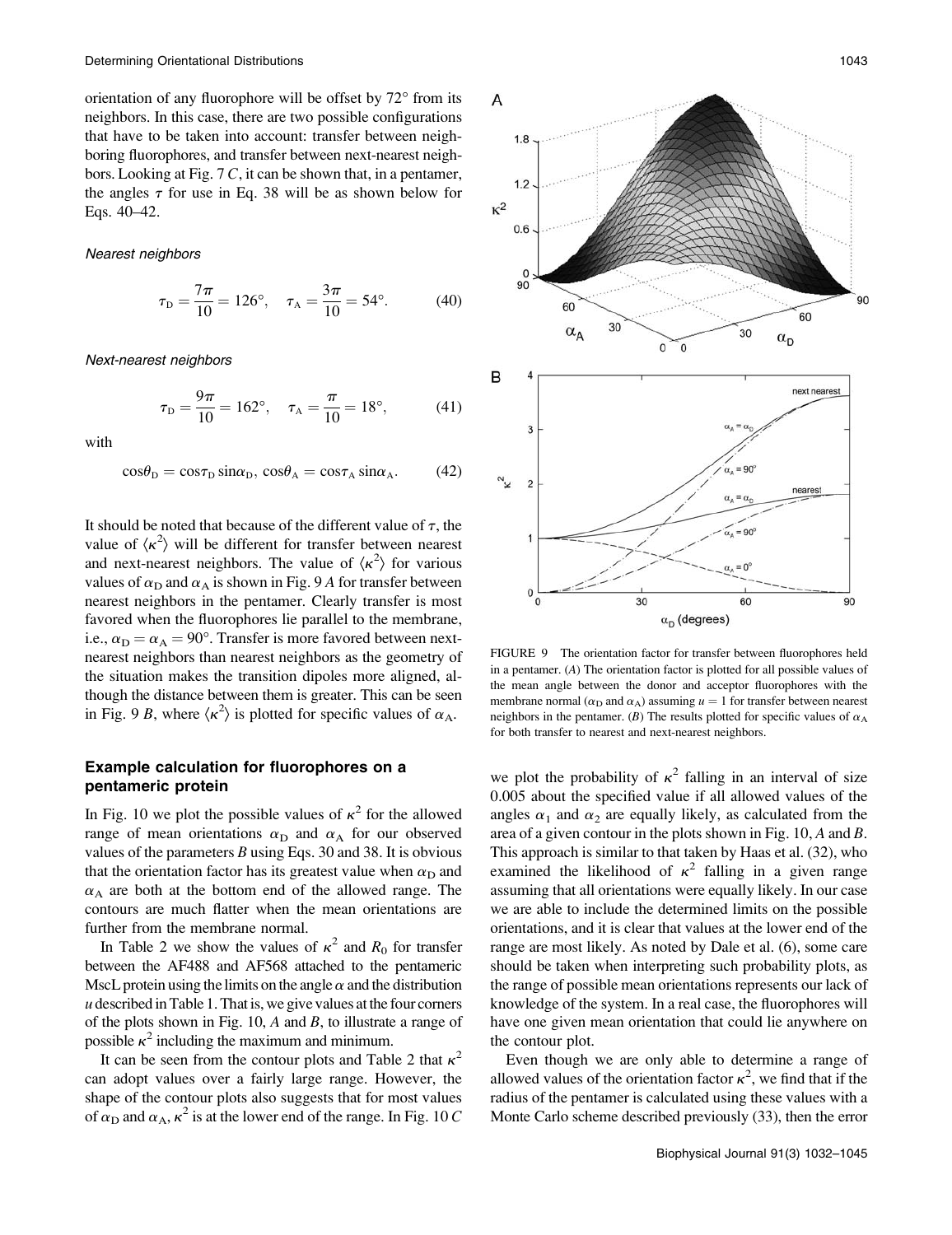

FIGURE 10 Plots of  $\kappa^2$  versus the mean fluorophore orientation for transfer AlexaFluor488 ( $\alpha_D$ ) and AlexaFluor568 ( $\alpha_A$ ) labeled to an MscL pentamer. Contours of  $\kappa^2$  are indicated for all allowed values of  $\alpha_1$  and  $\alpha_2$ for transfer between nearest neighbors  $(A)$  and next-nearest neighbors  $(B)$ . Contour intervals are 0.01 in panel A and 0.025 in panel B. The probability of obtaining  $\kappa^2$  in intervals of width 0.005 is plotted in panel C as obtained from the areas of the contour plots.

in radius is relatively small. The uncertainties are even smaller if changes in distance are being determined; as in this case, the distances are related to the slope of the efficiency of energy transfer (refer back to Eq. 1) rather than the exact values.

TABLE 2 Values of the orientation factor,  $\kappa^2$ , and the characteristic transfer distance,  $R_0$ , for transfer between the fluorophores imaged in Fig. 4

| $\alpha_{\rm D}$    | $\alpha_A$   | $u_D$ | $u_A$ | $\kappa^2$ | $R_0$ |
|---------------------|--------------|-------|-------|------------|-------|
| $57.8^\circ$        | $60.8^\circ$ | 1.0   | 1.0   | 1.57       | 71.5  |
|                     |              |       |       | 2.81       | 78.8  |
| $90^{\circ}$        | $60.8^\circ$ | 0.433 | 1.0   | 0.71       | 62.7  |
|                     |              |       |       | 1.28       | 69.1  |
| 57.8°<br>$90^\circ$ |              | 1.0   | 0.525 | 0.78       | 63.6  |
|                     |              |       |       | 1.45       | 70.5  |
| $90^{\circ}$        | $90^\circ$   | 0.433 | 0.525 | 0.72       | 62.8  |
|                     |              |       |       | 1.00       | 66.3  |

Values are calculated for all the limiting values given in Table 1. The first row for each set of parameters is for transfer to nearest neighbors in the pentamer, and the second row is for transfer to next-nearest neighbors.

### **CONCLUSION**

We have presented a practical scheme for determining limits on the mean orientation of membrane-bound fluorophores, as well as their orientational freedom, by imaging them with linearly polarized light in a confocal microscope. The parameter  $B$  can be obtained by fitting the intensity of emitted light as it varies with the angle of the membrane normal to the polarization of the incident light. Limits on the mean orientation of the fluorophores relative to the membrane normal,  $\alpha$ , and the orientational freedom  $u$  can then be determined from Eqs. 20–23 assuming a cylindrically symmetric distribution of fluorophores about their mean orientation.

In our case, the fluorophores were bound to spherical liposome so that the confocal image included regions where the membrane was tilted at all angles relative to the polarization of the incident light. However, the technique need not be restricted just to membrane-bound fluorophores and can be applied to any macroscopically oriented system such as when the fluorophores are attached to a filament or surface provided that either the sample or the polarization of the incident light can be rotated without unduly altering the signal intensities passing through the detection system. We have also shown that the orientation factor,  $\kappa^2$ , for transfer between two fluorophores with known transition moment distributions can be obtained if some knowledge of the relative geometry is assumed.

Together the simple calculations described here provide a powerful tool. The ability to calculate the rotational freedom of fluorophores from confocal images will be of assistance for examining changes in their environment. Perhaps more important is the ability to place limits on orientation factors for use in FRET spectroscopy, which has long been plagued by uncertainty due to the ill-determined nature of this parameter.

#### B.C. thanks Piotr Vorobov for helpful discussions.

This research was supported by funding from the Australian Research Council, the University of Western Australia, and the National Health and Medical Research Council. The authors acknowledge the support of the Biomedical Imaging and Analysis Facility by LotteryWest.